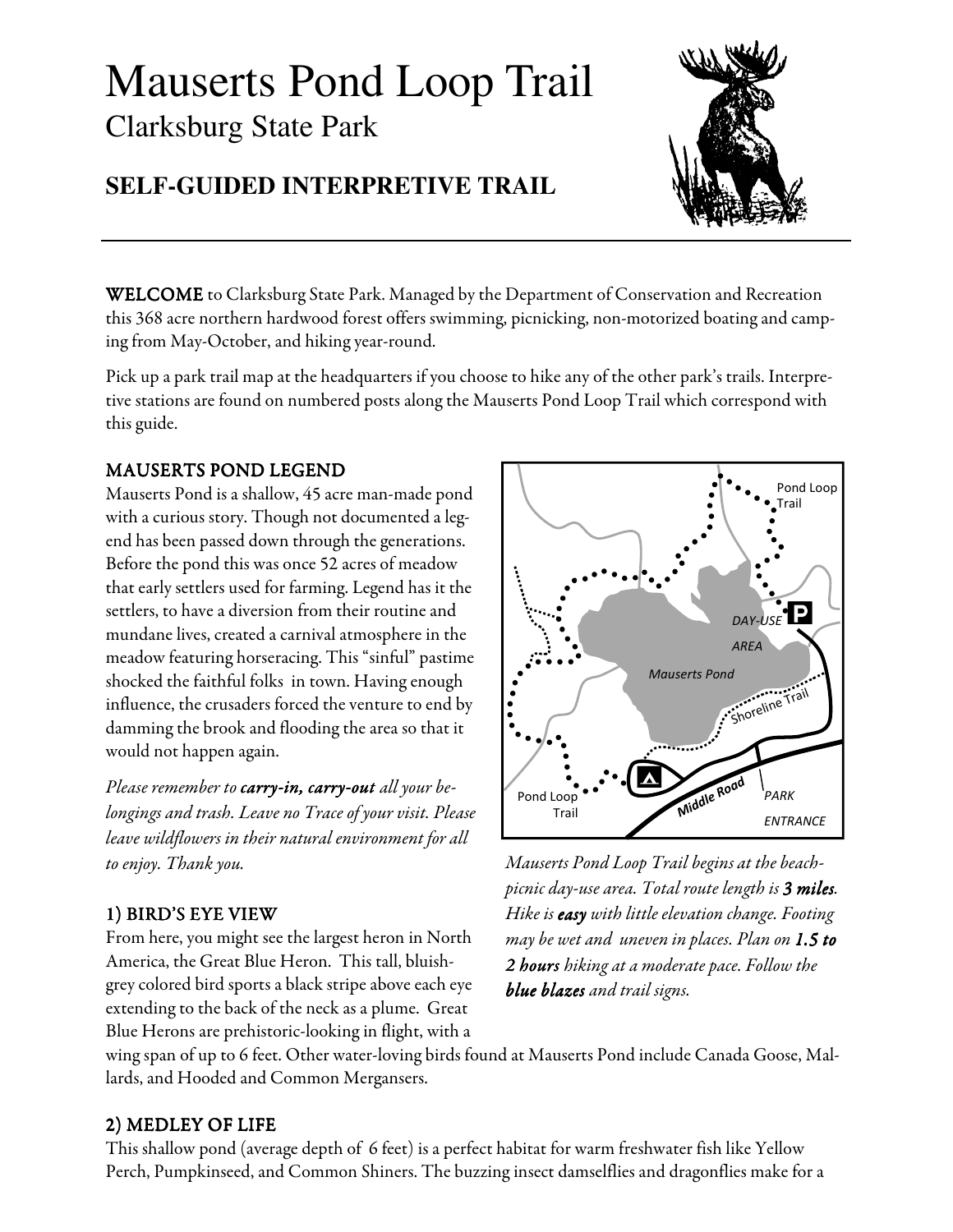tasty meal for other pond dwellers such as bullfrogs, Snapping Turtles, Spring Peepers, and Painted Turtles.

Plants growing around the pond include Boneset, which was once used as a treatment for broken bones; and Jewelweed, a soothing remedy for irritations from poison ivy and insect bites.

# 3) BEAVER MEADOW

About ten years ago, beavers built a dam where this boardwalk is sitting. The rising water drowned the trees, some of which are now standing dead. Eventually the beavers moved on, no longer maintained their dam. Waters drained to form a wet meadow. If it continues to dry out, this wet meadow may return to a forest like the one surrounding it.

# 4) WITCH'S BROOM

Acid-loving High-bush Blueberry is a shrub growing up to ten feet tall with clusters of small, bell-shaped, white



flowers in May. Find it with many bright green stems, simple ovate green leaves turning bright red in the fall, and delicious berries from July to early -September. Save some for the birds!

Look for a small clump of sticks growing out of the middle of a branch Witch's Broom is a disease or deformity in a woody plant where the natural cell structure of the plant is changed. A dense mass of shoots grows from a single point, with the resulting structure resembling a broom or a birds nest.

# 5) MAUSERTS' MOOSE

Moose are a majestic sight at Mauserts Pond. The largest member of the deer family, moose can weigh up to 1,200 pounds and live to be 25 years old. Look for their large hoof tracks in the mud along the side of the trail. Along with moose, there are plenty of deer, beaver, and otters leaving their tracks too. If you spot the

# 8) GLACIAL ERRATIC

Where did this huge boulder come from? At the end of the last ice age, about 13,000 years ago, the kilometer-high glacier that covered this area retreated or melted. Surface material that had been picked up and churned during the advance of the glacier was then dropped by the melting ice. These boulders are called *glacial erratic* because they likely originated from other geologic locations. How much do you think this granite rock weighs? Each square foot weighs about 200 lbs! Keep your eye out for more as you walk the trail.

# 9) SURROUNDED BY MOUNTAINS

The summits of the Hoosac Range loom to the east providing a beautiful backdrop for Mauserts Pond. The Hoosac Range is a southern extension of Vermont's Green Mountains. To the south the Hoosacs become the Berkshire (Hills) Plateau. Opposing to the west is Mount Greylock and the Taconic Range. All these mountain ranges form a broad, *longitudinal* (north-south) ridges. The mountains are formed mainly a complex of hard *phyllite, quartzite, gneiss* and *mica schist* bedrocks, overlying soft *marble* valley eroded by the Hoosic River.